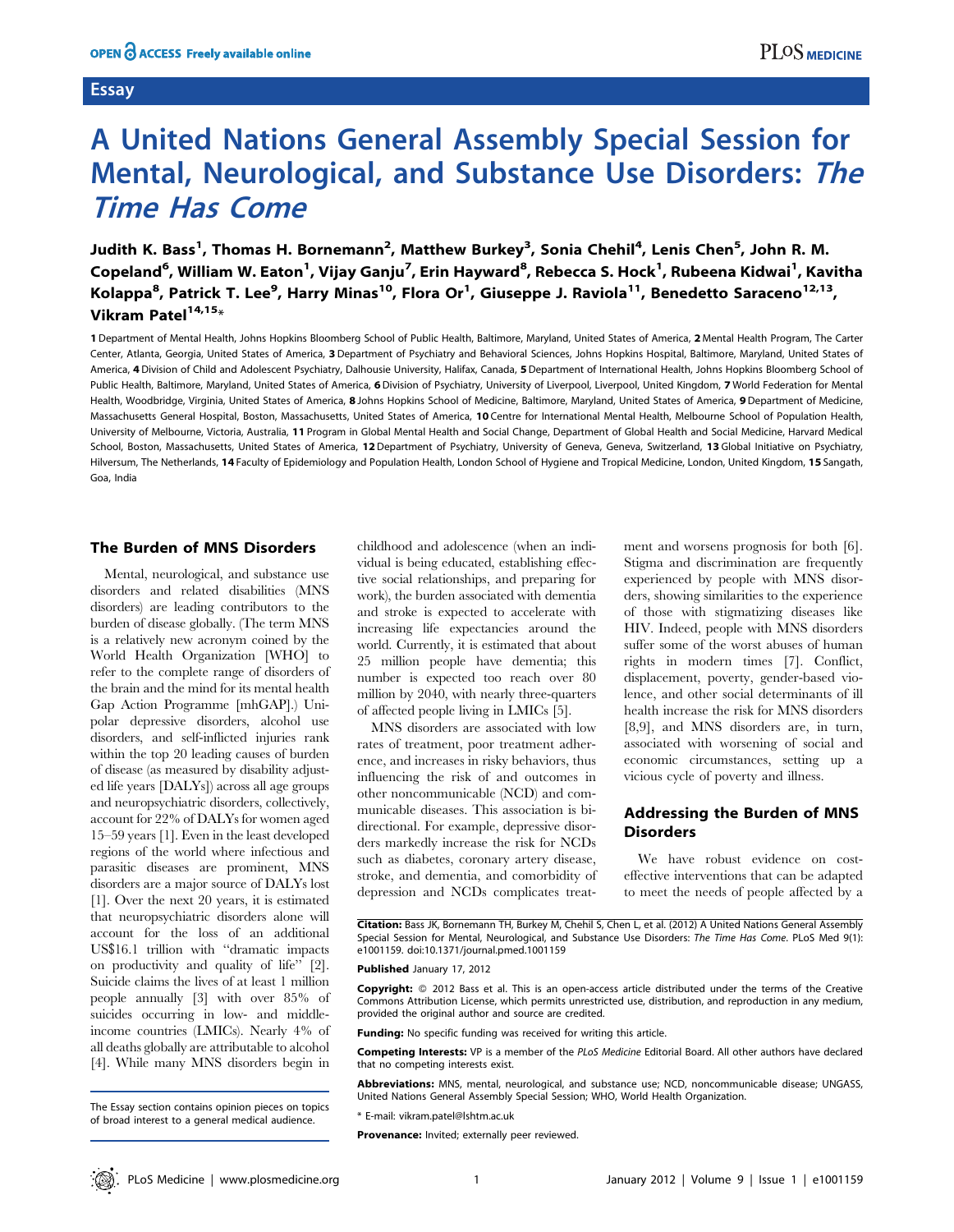# Summary Points

- Mental, neurological, and substance use (MNS) disorders are leading causes of the global burden of disease and profoundly impact the social and economic well-being of individuals and communities.
- The majority of people affected by MNS disorders globally do not have access to evidence-based interventions and many experience discrimination and abuses of their human rights.
- A United Nations General Assembly Special Session (UNGASS) is needed to focus global attention on MNS disorders as a core development issue requiring commitments to improve access to care, promote human rights, and strengthen the evidence on effective prevention and treatment.

range of MNS disorders in different contexts and cultures [10,11], and we have confirmation that effective delivery of such evidence-based interventions is possible even in contexts with limited resources [12–14]. We have evidence that early detection and treatment can be affordable and would have considerable benefits for people, families, and communities. For example, more than 65% of people with epilepsy can be successfully treated with affordable drugs; in most countries the cost of treatment can be as low as US\$5 per patient per year [15]. Research has shown that, in addition to improving health states, the treatment of MNS disorders also improves economic well-being of the affected person [16], and mounting evidence underscores the importance of treatment of MNS disorders for community- and state-level economic and political development [17]. Nevertheless, an enormous treatment gap persists throughout the world, particularly in the least developed countries.

A number of challenges need to be addressed in a global strategy for reducing the burden of MNS disorders. These challenges include inadequate resource allocation, cultural and contextual influences on the manifestations of illness [18], stigma and discrimination, shifting and imprecise diagnostic systems, limited etiological evidence, limited effectiveness of interventions for the prevention and care of some conditions, and the continued sequestration of mental health in siloed parellel systems apart from general health services. While there is a need for both specialty care as well as for decentralization of services to substantially expand access to treatment and care, in many countries the treatment and care for MNS disorders is predominantly in specialist hospitals in urban centers [19], far from where most people live, resulting in care for only a small fraction of people with MNS disorders.

The time has come for recognition at the highest levels of global development, namely the UN General Assembly, of the urgent need for a global strategy to address the global burden of MNS disorders.

## The Goals of the Proposed UNGASS

The proposed UNGASS aims to position MNS disorders as a global development priority. The declaration presented at the UNGASS should call for governments, multilateral agencies, and donors to mobilize resources to implement actions to address the burden of MNS disorders. Three broad areas of action need urgent investment.

The first is to enhance access to evidence-based packages of care, for example, by widely implementing the WHO mhGAP guidelines [20] for the treatment of MNS disorders. The delivery of these interventions will need taskshifting approaches and integration of mental health care within primary health care systems and in other sectors, such as education and social welfare. We will need to strengthen health systems and ensure equitable access for marginalized populations such as persons displaced by conflict and those who are socially disadvantaged.

Second, the human rights commitment enshrined in the Convention on the Rights of Persons with Disabilities [21] should be realized to ensure that people with MNS disorders live a life with dignity. There should be no place in our world for placing people with MNS disorders in chains, or locking them away from their communities. Prisons should never be the de facto care settings for people with MNS disorders. The capacity of people with MNS disorders to advocate for themselves must be strengthened and supported.

Third, actions must be taken to expand our knowledge about MNS disorders. Even as advances in genetics and neuroscience are improving our understanding of MNS disorders, there have been no major innovations in the prevention or treatment for any MNS disorder in the past two decades. A specific fund is needed, perhaps modeled along the lines of the Drugs for Neglected Diseases Initiative, to fast-track discovery of new pharmacological, psychological, and social treatments and preventive interventions. The fact that MNS disorders affect people in all countries should offer considerable incentive for investments by both public and private sectors in this initiative.

Securing the commitment of a majority of governments for a UNGASS will require a concerted effort from the diverse group of stakeholders concerned with MNS disorders. Above all, persons affected by MNS disorders and their families must be empowered to play a leading role in advocating for their well-being and rights. The Movement for Global Mental Health (http://www.globalmentalhealth. org/) and World Federation for Mental Health (http://www.wfmh.org/) will work together with the WHO and other multilateral and civil society agencies to rally support. Recently, the Board of the World Federation for Mental Health (WFMH) formally adopted a position to prioritize the ''grand challenge'' for global mental health related to transforming health system and policy responses [22]. Building on its recent efforts to advocate for mental health in the global health agenda on NCDs—such as the presentation of position statements at the World Health Assembly meeting and the WHO meeting for health ministers in Moscow—WFMH has launched its ''Great Push for Mental Health'' program. This program includes the development of a ''People's Charter for Mental Health'' that intends to translate stakeholder identified priority needs into practical actionable steps for country implementation. This charter will be developed in consultation with the organizations from 96 countries who have signed up to the ''Great Push'' initiative so far, representing over one million people including consumers, family members, advocates, researchers, professional organizations, and policy makers. Together, this grand coalition of local, national, and global actors will converge their energies towards the implementation of a UNGASS to achieve the ultimate goal of reducing the global burden of MNS disorders.

# Author Contributions

Wrote the first draft of the manuscript: JB VP. Contributed to the writing of the manuscript: JB TB MB SC LC JC WE VG EH RH RK KK PL HM FO GR BS VP. ICMJE criteria for authorship read and met: JB TB MB SC LC JC WE VG EH RH RK KK PL HM FO GR BS VP. Agree with manuscript results and conclusions: JB TB MB SC LC JC WE VG EH RH RK KK PL HM FO GR BS VP.